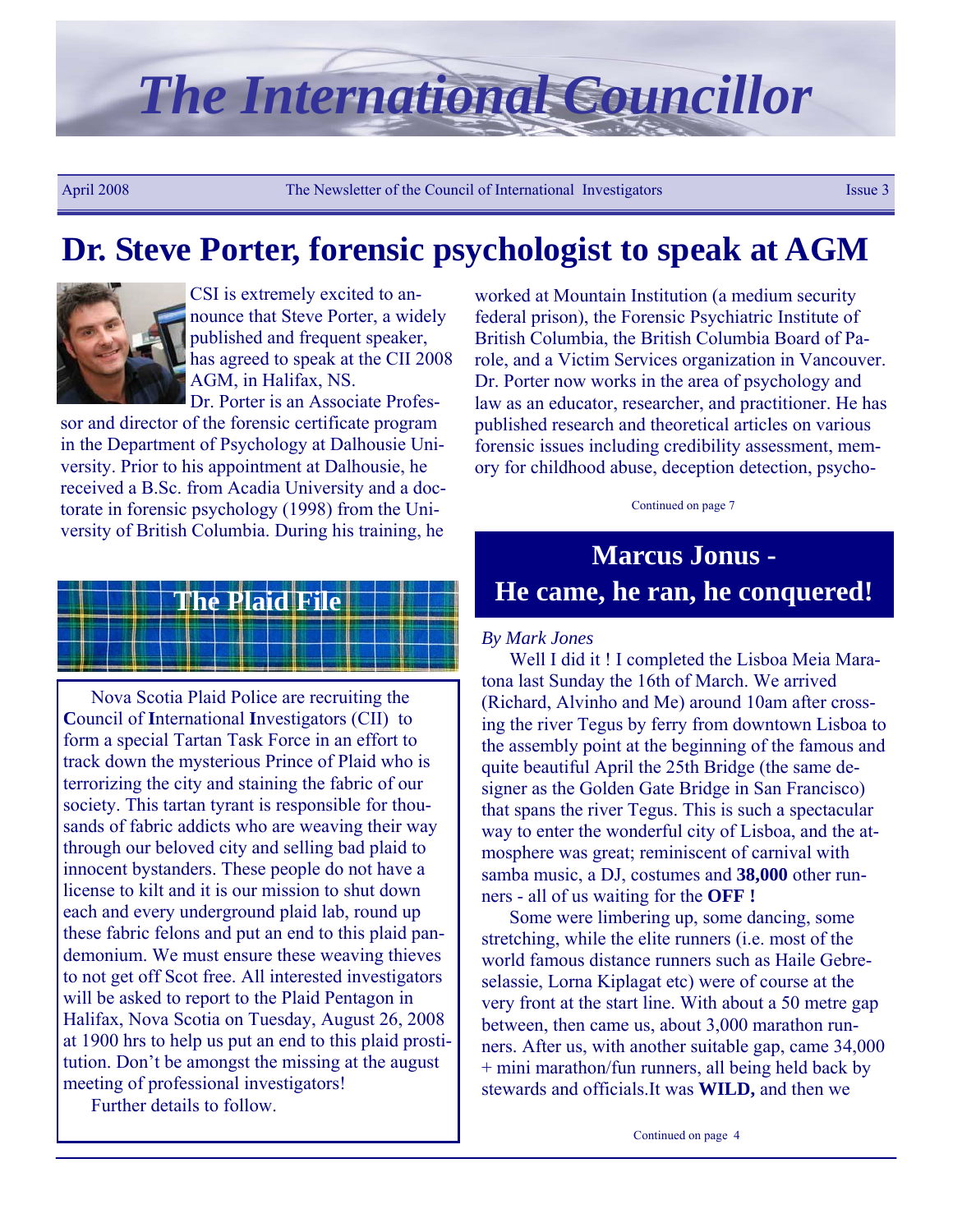### **From the editor**

By the time you read this, Fred and I will be soaking up some sun and some sand in the Virgin Islands for ten whole days! This is courtesy of Steve Kirby's generous Silent Auction donation last year of his wonderful resort spot and also, of course to Fred's wallet for ponying up the cash!

Which brings me to my subject at hand. This year at the AGM, we again plan to hold the Silent Auction and would ask that you start thinking now about some unique item you could bring to enter into the auction. It is always such fun to watch Jimmy Gahan auction off the more interesting items and, of course, if you have something, or like Steve, somewhere, that you plan to throw up on the auction block to raise some funds, let us know so we can give Jimmy a chance to work on his patter.

As you can see, The Councillor has gone to a monthly publication format. The longer newsletters were getting so large that a lot of people could not receive them on their email—they either took way too much time to download or the files were so big that some people's mailboxes could not accept them. This doesn't mean you can stop forwarding your news though, as actually, we need your news even more now than we did before, as we seem to be putting one of these together quite frequently now!

You may have noticed some of the "Member"

**YOUR FAST SOURCE IN** 

spotlights –please don't hesitate in forwarding your profile along with a photo so that everyone can get a chance to know each other better. In particular, if you are a newer member and have not had a spotlight published in the newsletter about you, it is a great opportunity to tell everyone more about yourself, your business and your background.

As well, if you have a specialty or news from your area of the world or your family, send us your stories and photos.

Take care and if you're really lucky next month's issue might have a photo of us living it up in the Virgin Islands. Thanks, Steve, for making it possible. *-Trish Dehmel*

### **Trivial Pursuit—Burke style!**

#### *By Jack Burke*

since 1978

I received last week at ciimembers@googlegroups.com the first correct answer to the **Investigative Triva Question II** from member Jay Groob. Jay's correct answer was that French soldier & criminal Eugene Francois VIDOCQ founded the first private detective agency in 1833 and employed ex-convicts. Congratulations Jay. **A special gift awaits your arrival Jay at this year's AGM in Halifax. Thanks for playing.**

 The French sleuth's name is the inspiration for *The Vidocq Society.* Their worldwide members work on real (cold case) mysteries. The Society meets for their discussions monthly in Philadelphia, PA USA, the backyard to three or four CII members. Incidentally, one Philly investigator, Question I winner Jim

> Carino, was quick on the trigger again. Jim had the correct answers again this month.

 *Continent* member Fritz Hebach chimed in with info on early US PI Allen Pinkerton's strike-breaking activities. Graham Dooley offered his guess - his grand daddy Squire Dooley of Nottingham. Joel Auribault offered his insights on another Frenchman Mr. Delavaux. PI Museum proprietor/USA senior member Ben Harroll said he was going to research Joel's tip. Roger Schmedlen in Michigan reported knowing where the bones-are-buried, that is that the first female PI is buried next to Pinkerton's final resting place. These responses and more from others were welcome.

 Remember to send me your question offerings for next month's quiz, **Investigative Trivia Question III**, and receive a gift in Halifax at the AGM. *-Jack & Alana Burke* 

### **Detectiv Consulting International GmbH**



### **GI: Insurance Fraud Service**

CEO: Juergen Fritz Hebach (Member of BA CII WAD)

Fon: +49 171 410 74 11 / Fax: +49 30 433 533 1

Internet: dci@insurancefraudservice.com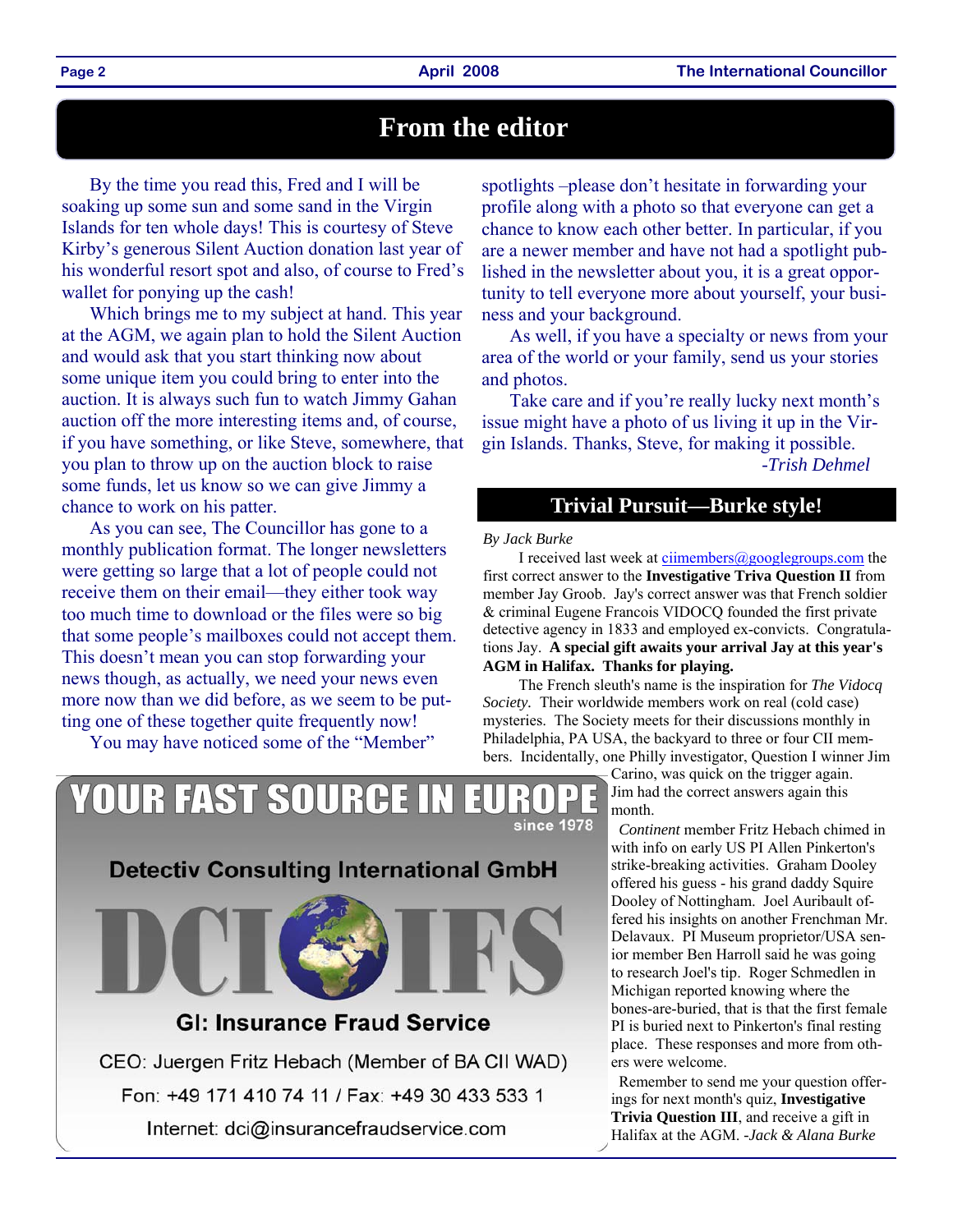#### **The International Councillor Contract Construction Construction April 2008 Page 3**

### **News from China**

#### *By Hai Yang*

After the worst winter in half a century for Chinese south cities, spring is finally coming. In such a prosperous season, we would like to bring to your attention some positive news about our inves-

tigation industry, which may be helpful for your business in China.

International development brings national enterprise; not only the commercial risks, but also the country risks including war, recapture, default and foreign exchange restrictions. Recently, China Expert & Credit Insurance Corporation issued the newest version of *Country Risks* 

*Analysis Report*. This report provides Chinese enterprises a full-scale risk analysis report on international investment. This newly published *Country Risks Analysis Report* collects risk analysis reports of 91 countries and classifies the risk of all the sovereignties except China into 9 classes, from class one to nine.

• Morning Edition news: People's Bank of China issued an announcement claiming that *Office Procedure of Payment Credit Information (Draft of Consult)* begins to take effect with the public from now on. The procedure will be hopefully completed in March of next year. The behavior of enterprises or individuals presenting fake cheques for payment would be recorded in the credit system of People's Bank of China.

> • The Beijing Notary Association now has a website. The website provides identification service of notaries. There is a notice board on the official website which discloses the notarizations processed with fake materials. The community can check the information of any notary office and any notary

of Beijing from the website, and then call the notary office for verification in order to prevent loss.

 Though there has not been any comprehensive credit mechanism and risk management system in China for a long time, the government is making efforts to improve the status quo to create a credible society for its citizens.

We are also glad to assist you in your successful business. And if there is anything we can help in China, please let us know.

*Steele Business Investigation Centre* 

### **Lisa M. (Lajoie) Marek**

**WORCESTER—** Lisa M. (Lajoie) Marek, 47, of Worcester, and formerly of West Boylston and Sterling, died Monday, March 24,

2008 at St. Vincent Hospital after a short illness surrounded by her loving family.

Her husband, Chester B. Marek II, died in 1995. She leaves a son, Chester B. Marek III and his fiancée Heather N. Landry; a daughter, Angela Lee Marek, a grandson, Chester L. Marek, all of Worcester; her parents, Ray and Coralie "Coco" (Guertin) Lajoie of Northbridge; a brother John M and his wife Susan J. Lajoie of Sterling; a sister Lynn M. and her husband Timothy C. Ellsworth of Oxford; a nephew Jason M. Lajoie, and four nieces: Jessica L. and Jackie Lajoie, and Chelsea M. and Elizabeth "Libby" Ellsworth. Her sister, Lori Ann Lajoie died in 2001. Lisa was born in Worcester, and attended West Boylston High School and Johnson & Wales College in Rhode Island.

Lisa was a kind and loving wife and mother, and a wonderful daughter and sister, who loved life and the seashore.

> Lisa's family is most grateful to the doctors and nurses at St. Vincent Hospital, especially in the critical care unit, for their compassionate care of Lisa. Calling hours at the Athy Memorial Home, 111 Lancaster St., Worcester, wereWednesday, March 26 from 5 to 8 p.m. The funeral was held Thursday, March 27th from the funeral home with a Mass at 10 a.m. in St. Paul's Cathedral, 38 High St., Worcester. Burial in High Plains Cemetery, Oakdale, will be private.

In lieu of flowers, donations in Lisa's memory are suggested to the Seven Hills Foundation, 81 Hope Ave., Worcester 01603.



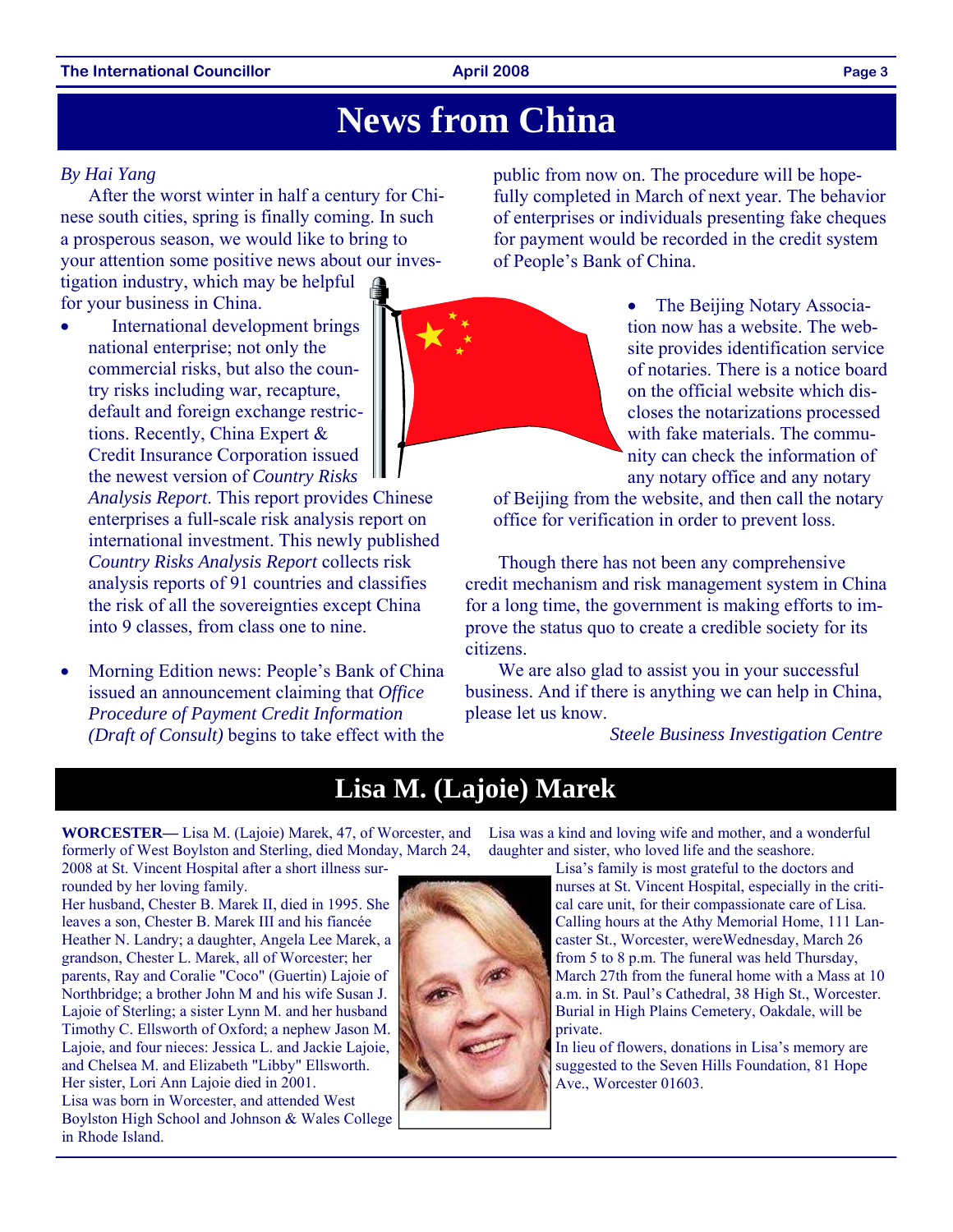#### Page 4 **April 2008 The International Councillor Page 4 April 2008 The International Councillor**

### He came, he ran, he conquered!

Mark Jones gives a happy but tired salute as he crosses the finish line on a 21 km run in Lisbon, Portugal.



were **OFF!** We ran across the bridge, chipping along not at all the pace I have been used to during training, going slow and dodging people. I was always being knocked here and there, but enjoyed every second of it! We stayed to the right hand side of the bridge so as to see the city as we crossed the **4km** span while TV helicoptors buzzed around us. I was experiencing such great feelings!

Then we started the spiral down towards the foreshore where the race was split: the **21km** runners (that included ME how fab is that!) filtered to the left and the **8km** mini/fun runners to the right. At last I had **SPACE** and was able to get into my pace at the **6km** mark so with only another **15km** to go ! hey ho off we go along the foreshore under a cloudy sky, 15°c - SMASHING ! I ran with Richard and Alvinho past Flamenco dancers, DJ's and live singers while people stretched out alongside offering oranges, water, power drinks, and bananas. Suddenly I spied Haile Gebreselassie, the worlds fastest Marathon runner on his final **5km,** running along the opposite side! By the way, he finished the course in **55 minutes -** AMAZ-ING!

Do you know, when you see these athletes up

close and in the flesh doing what they do best, it is truly an amazing sight. The words beautiful, elegant, majestic, powerful, graceful all come to mind as they pass you like gazelles in flight ! Then you come back to **your** reality and **your** pace which by now is comfortable, steady and feeling good. Onward we gowent turning left past the beautiful Praca Commercial and into downtown around Praca Soa Pedro then back onto the foreshore, with more water being offered, and then I did it ! The thing I always remember from watching marathons on the television! I grabbed a water bottle from one of the sea of arms waving at me, unscrewed the top, drank some, poured some over my head and then dashed the remains to the curb with gusto! How very marathon is that dears!

So on we go up to Lux around the flyover then back down the other side of the road, this time with the river on my left and also knowing that I've passed the half way mark so I'm keeping an eye out for the **15k** board now dear! My legs were starting to feel it now and I thought of Ze, a wonderful young man at the college for whom I'm raising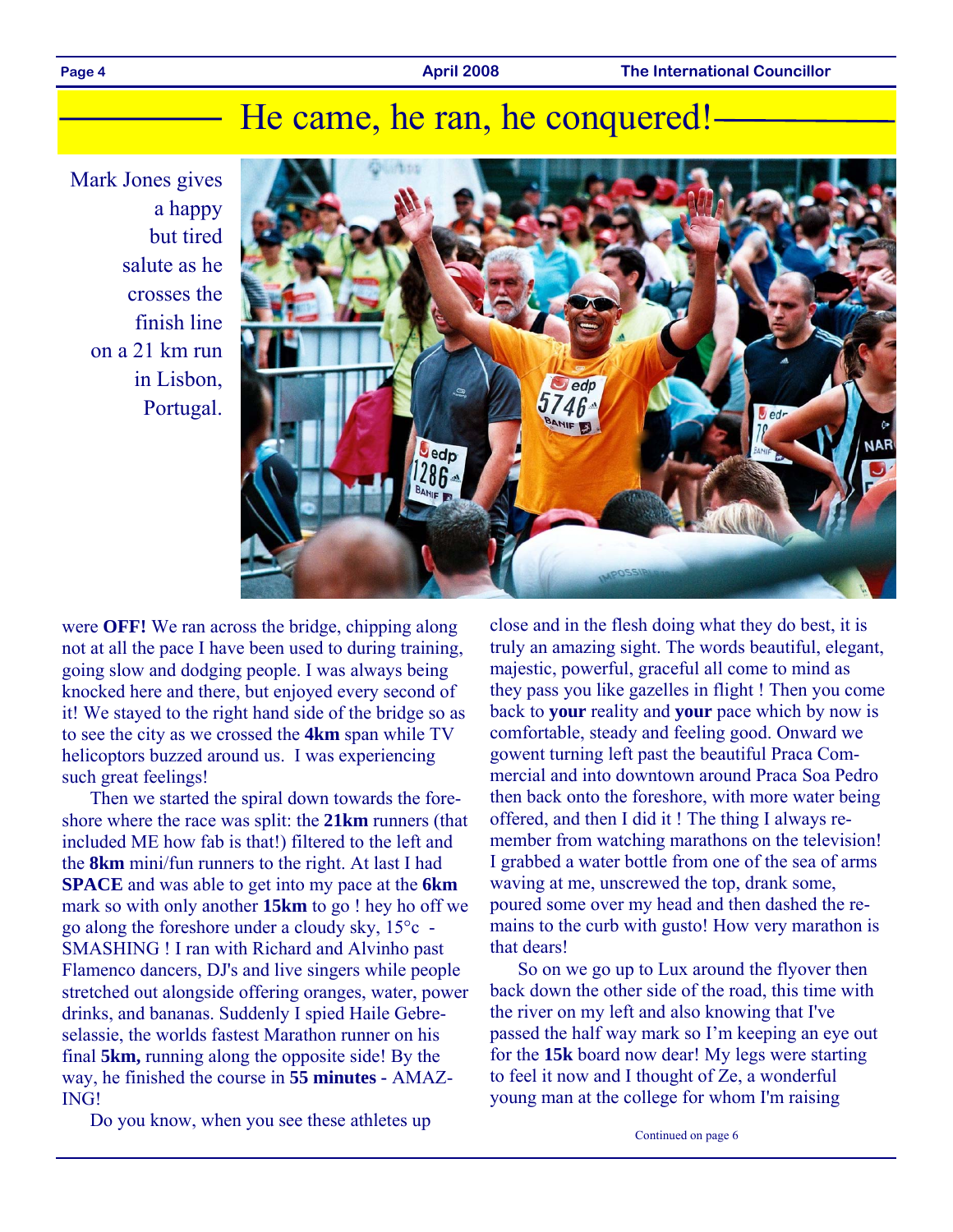### *Prince of Plaid pilfers prized possessions!*



**Deadline for the next issue of The Councillor is 5 May 2008. Send your news to tdehmel@ csiinvest.com!** 

#### *By Ester Poll\y*

The notorious Prince of Plaid has struck again, terrorizing yet another Halifax widow and making away with her most prized plaid possessions, including a shower curtain, 11 pairs of slippers, a toaster oven cover, and her beloved Nova Scotia woven wallpaper and bedspread. "He ripped the blanket right out of my hands while I was sleeping!!" cried Ms. Muriel MacPherson-Dorfin. "I'll never feel safe in my own home again if he isn't caught....why hasn't he been found yet?" Why indeed, asks this reporter. Perhaps the Prince of Plaid has become too **POWERFUL** for the Plaid Police?? Time will tell…..

### **CII New Applicants**

Bertrand Fortin Chartrand Fortin Labelle Solutions Inc. 4141 Autorroute 440 West Suite 200 Laval, Quebec, Canada Bertrand.Fortin@cflsolutions.net

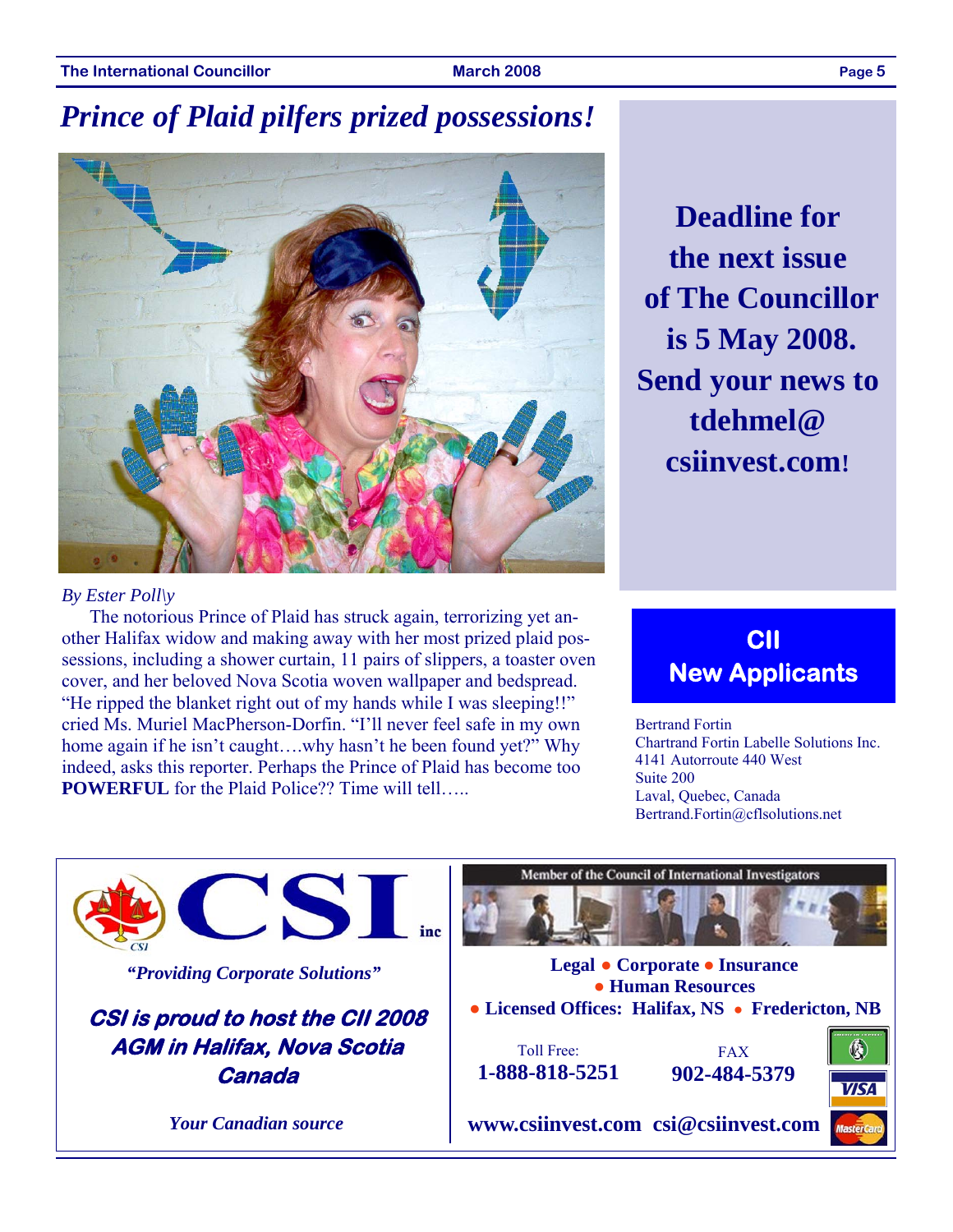## **Register now for the 2008 AGM in Halifax, NS - don't be left out!**

### **For news on the CII AGM 2008 go to www.ciiagm.com**



### **Meeting in Amsterdam**

#### *By Alan Marr*

Come on use those Airmiles and the kids inheritance and join us in Amsterdam. We have members attending from The Netherlands, England, Spain, Austria, Portugal, Germany, Belgium and France. But every member is very welcome. Please feel free to contact me. All meals and trips will be paid for by you in Euros on the day, there is no conference fee.

#### **PROVISIONAL PROGRAM**

Friday 9th meet 6.30pm In an English Pub (Why in the Netherlands?) enjoy a meal and networking.

Saturday 10th meet 10am for a private walking tour (we need 20 for this) It lasts 2.5 hours and costs 18 Euros each. Then free time for networking and lunch. Meet at 6.15pm for a canal cruise and cocktails (about 20 Euros each) ending at a Dutch Colonial Restaurant (Indonesian Style) for the Gala Dinner in our own room approx 60 Euros incl drinks. Networking until late. Looking forward to another great Regional Meeting.

### He came, he ran, he conquered!

funds. Ze is profoundly mentally disabled and so I told myself while I was running that this was for him and I will finish this-that thought gave me a lift.

The **15km** mark came and went, then I saw the **20km** marker coming up and remembered that I had set myself a private goal that I would love to pass that mark in under 2 hours. I passed it at 1:59:23 so that brought a smile to my face. By this time I had lost Richard and Alvinho and with only **1km** to go the stunningly beautiful 12th century Monisterio Jeronimo started to appear on my right. **THE FINISH !** at last ! And there was Roy waiting with his long lens to capture the sight of Me, Mark Jones crossing the line at 2 hours & six minutes after running 21 kilometres! **FAN-BLOODY-TASTIC !** .

I have to say that it was truly an AMAZING experience and one that I want to feel and taste again very soon. I have been walking, bathing, and sleeping with

the MEDAL on at all times and am still giggling to myself that after 49 years, I have finally found a sport that I can get totally lost in, thoroughly enjoy and most importantly, raise money for a project to

> make such a difference to some very special people .

So my friends, I thank you from the bottom of my heart for your donations, support and words of encouragement that helped me make this achievement possible. Please make sure that you turn in your pledge money and reference your name when doing the transfer so as I know who it is from.

Next week we will be meeting with

the college to present the first draft of the Sensory Garden Project so I will keep you all informed of the progress.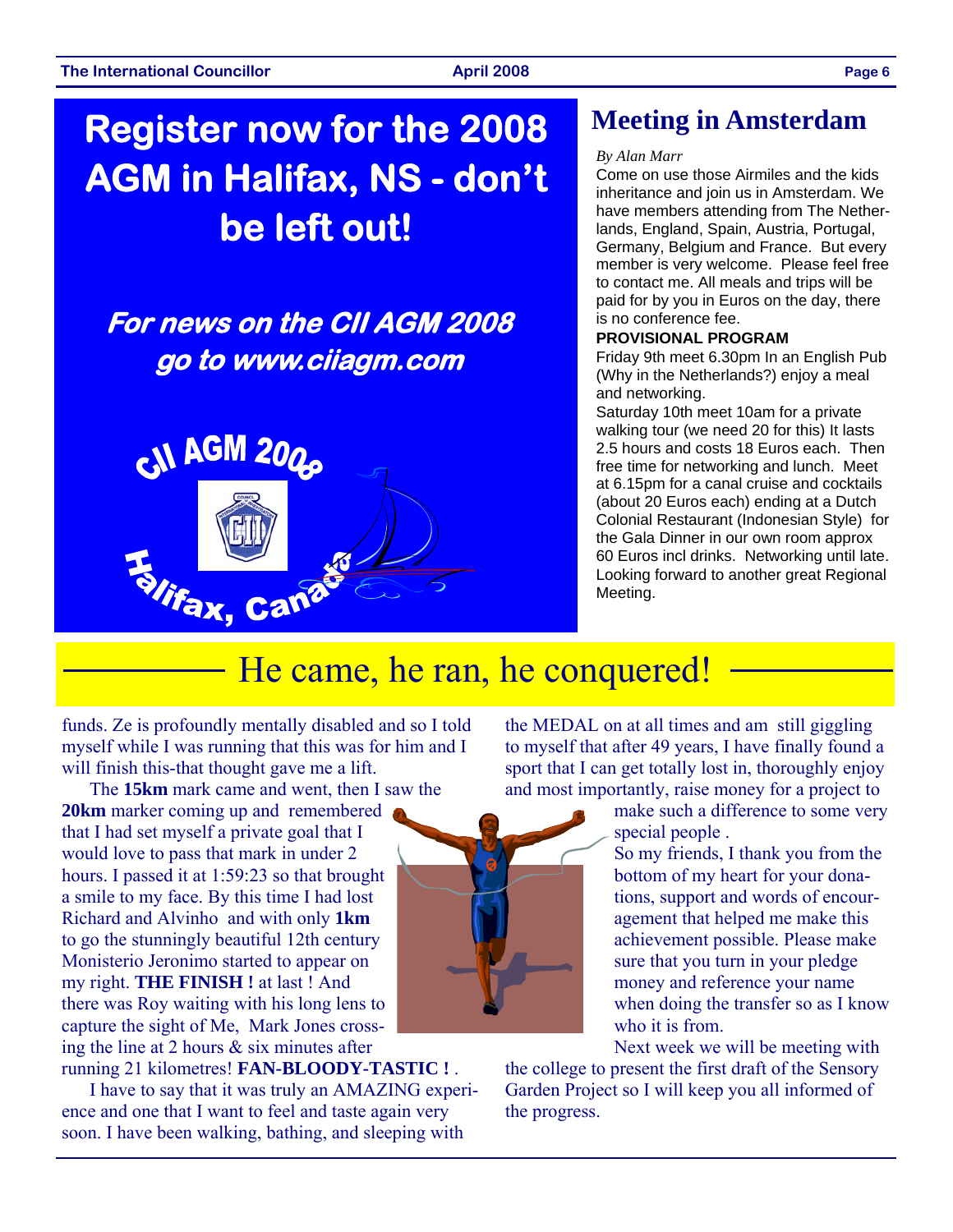### *Jon McDowall, identity theft expert to speak at 2008 AGM*

Jon McDowall, CFE, PCI, CIFI, CPI is an award-winning, courtrecognized expert:

Identity Theft

- . FACTA
- . Identity Theft in the Workplace
- . Cyber Fraud
- . Medical Identity Theft
- . Other Identity Frauds

He is the author of "The Identity

Theft Handbook" and has over 20 years of fraud investigation experience.

Jon is the Vice Chair of the ASIS International Economic Crime Council and has conducted thousands of identity-related, cyber, economic, insurance and business fraud investigations.

He is a member of numerous organizations including the Association of Certified Fraud Examiners (ACFE), California Association of Licensed Investigators (CALI), Chicago Electronic and Financial Crimes Task Force (CEFCTF), Intelnet, National Council of

Investigation and Security Services (NCISS), New York InfraGard Metro Alliance (NYIMA), Southern California Fraud Investigators Association and the

World Association of Detectives.

Jon is a frequent lecturer and trainer regarding current and emerging frauds, as well as vulnerabilities and liability issues these frauds can create for businesses.

Jon is the recipient of the "Outstanding Achievement in Anti-Fraud Education" Award from the Association of Certified Fraud Examiners and holds the Certified Fraud Examiner (CFE), Professional Certi-

fied Investigator (PCI), Certified Insurance Fraud Investigator (CIFI) and Certified Professional Investigator (CPI) designations.

- Register now for the CII AGM in Halifax, NS, 2008. Don't miss these great speakers!
- Paul Gillespie world renowned expert in internet child pornographers
- Dr. Steve Porter acclaimed and published forensic psychologist

Jon McDowall — identity theft expert

## **Dr. Steve Porter, forensic psychologist to speak at AGM**

#### Continued from page 1

pathy, and forensic aspects of memory. As a registered forensic psychologist, Dr. Porter has conducted approximately 180 assessments on offenders or accused persons, and been consulted in numerous other cases, often concerning recovered memory evidence and the credibility of child abuse accusations. Dr. Porter has been qualified as an expert witness in several legal cases in Canada. In addition, he has trained and lectured widely to various professional groups, including parole officers, psychologists, psychiatrists, and several groups of Canadian judges as part of the training programs of the National Judicial Institute.

In July, 2000, Dr. Porter was presented with the President's New Investigator Award from the Canadian Psychological Association. Recent awards include an operating grant (\$101,000; 2004-2007) from the Social Sciences and Humanities Research Council (SSHRC), and a Discovery grant from the Natural Sciences and Engineering Research Council of Canada (\$95,000; 2004-2009). He is a coauthor (with Lawrence Wrightsman) of the new book Forensic Psychology: A Canadian Perspective (Thomson Nelson), published in March, 2005.

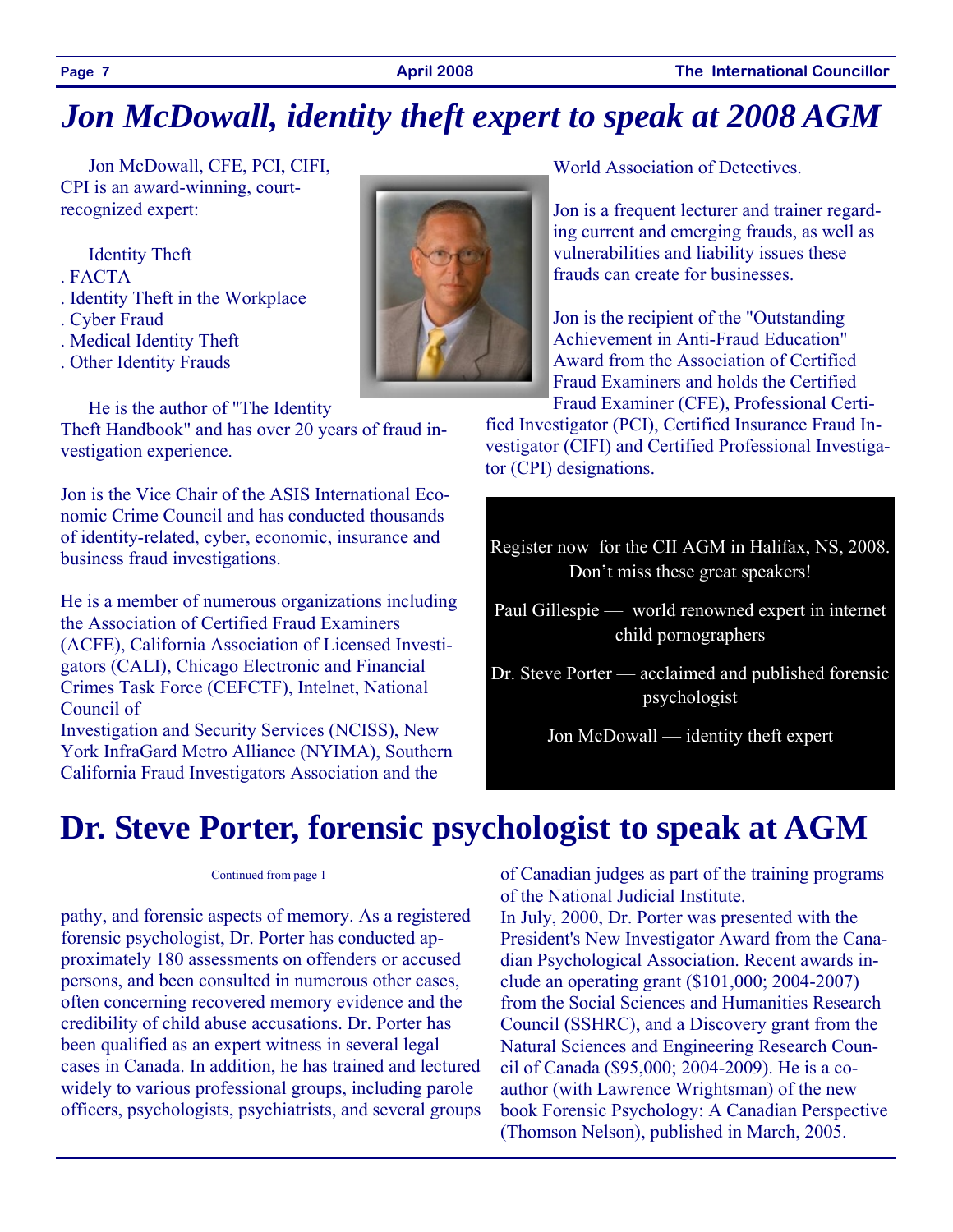### **CII –AGM 2008—Sponsorship/Partnership Opportunities**

#### **Refreshment Breaks, Various**

- Corporate logo with hyperlink on conference website
- Corporate logo on event program
- Corporate signage at event supplied by Partner
- Corporate logo included on *"Partner Thank You"*  signage

#### **Display, Wednesday & Thursday**

- One 6 foot table, draped, for table top display
- Can be a static display or personnel can attend  $$ booth hours will work in conjunction with meeting scheduled breaks, luncheons, etc
- Corporate listing in event program

#### **Opening Ceremonies - Wednesday morning**

- Corporate logo with hyperlink on conference website Corporate signage at event supplied by Partner
- 

#### **Networking Tour -Friday**

- Corporate logo with hyperlink on conference website
- Corporate logo on event program
- Opportunity to host each bus with a "contest" etc.
- Corporate display set up Wednesday/Thursday of meetings
- Corporate signage at bus stop, on bus etc., supplied by Partner
- Full page advertisement in the event program; artwork provided by partner in electronic format
- 1 complimentary conference registration
- Corporate logo included on *"Partner Thank You"*  signage
- 
- Opportunity to welcome attendees Corporate logo on event program
- 1/2 page advertisement in the event program; artwork provided by partner in electronic format
	- Corporate logo included on *"Partner Thank You"* signage

### **More 2008 AGM sponsors**

Jay Groob of American Investigative Services and Marc Reed of Reed Research Limited will play host to CII delegates and guests at the Welcoming Reception event held Tuesday evening at the 2008 AGM in Halifax, Nova Scotia.

In the typical sprit of collaboration so often seen between CII members, both Jay and Mark have decided to co-host and co-sponsor the event. CSI extends warm thanks to the sponsors of our Welcoming Recep-



tion event. With over 25 years of service to the corporate, legal, and insurance communities, Marc W.

Reed, C.I.I., (Managing Director), works closely with staff of Reed Research Limited.

A graduate of studies in Criminology and Law Enforcement, he became a licensed private investigator in 1978. He has served on the Board of Directors for the Council of International Investigators as well as

the Global Investigators Network and is a member of the Council of Private Investigators (Ontario) and the Association of Certified Fraud Examiners. Jay Groob, Managing Director of American Investigative Services of Brookline, Massachusetts, is considered one of the foremost authorities on investigative techniques in the Northeast USA. He has provided testimony in both federal and state courts on drug and homicide cases, and has been classified as

an expert in the field of auto fraud investigation. Mr. Groob is a graduate of Northeastern University's Justice, where he



received a Bachelor of Science degree cum laude. He has been a guest speaker at numerous conferences and seminars, and a lecturer at Boston School of Law and the Criminal Section of the Boston Bar Association.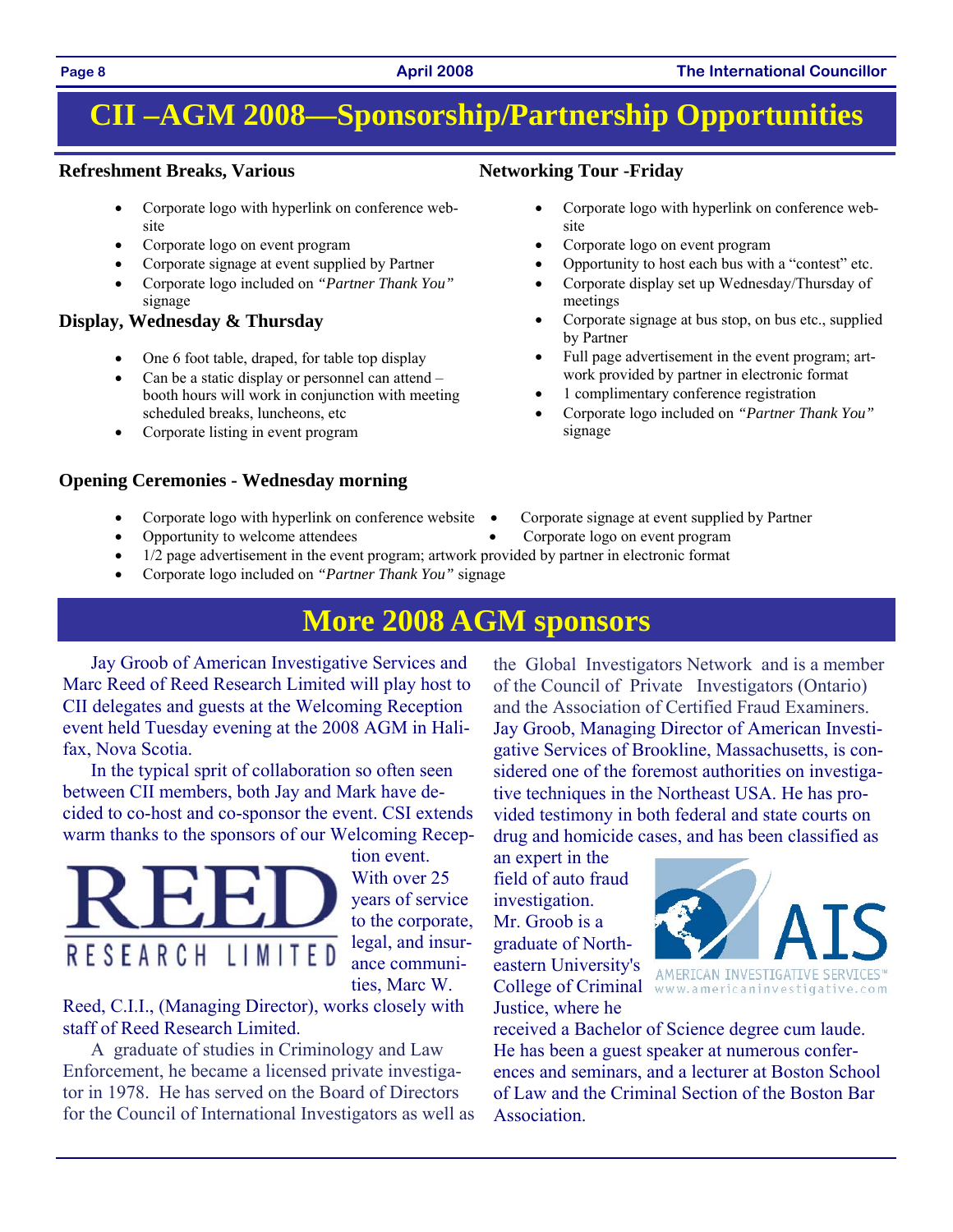#### **The International Councillor Case 2008 April 2008 Page 9 <b>Page 9 Page 9**

### **More 2008 AGM sponsors**

#### **Our Keynote Speaker Sponsor**

CSI is very pleased to announce that King Reed & Associates Inc., Investigation Services has sponsored our Conference Key note speaker, Paul Gillespie, a world renowned leader in the field of tracking pedophiles and those who traffic and trade in child pornography. Former Toronto Police Services Detective Sergeant, Paul Gillespie has established himself as an expert investigator during his 27-year career, particularly when it comes to tracking criminals who use the Internet to exploit children. Over his illustrious career, Paul was involved in global organized crime and robbery investigations prior to spending 5½ years building and leading the Child Exploitation Section of the Toronto Police Sex Crimes unit. His team is widely acknowledged as world leaders in the field of investigation that tracks pedophiles and those who traffic and trade in child pornography. Paul's passion, expertise, and worldwide network of contacts have

resulted in the "saves" of many children from further abuse and the arrest of dozens of the most heinous of criminals who exploit innocent children.

King-Reed and Associates is a premier internationally recognized investigations firm. We have associate networks throughout North America, Europe and The Far East. We are a long standing member of the Council of International Investigators. King-Reed & Associates has 11 full service offices strategically located throughout Ontario to service clients anywhere in the province. With a staff of 120 full-time employees, of which 90 are investigators, we continue to provide our clients with the most detailed and complete investigations within the industry.

### **Booths**

Make sure you stop by Tri-ed's booth at the CII AGM in Halifax. Tri-ed Distribution is the leading source for security systems and low voltage products in North America. They'll be sure to have plenty of toys on hand to look at!





As well, Liberated Networks, an intenet service provider will also be showcasing some of their latest and most innovative business solutions for Private Investigative firms. Liberated Networks can provide full hosting services for offthe-shelf products, custom solutions, and anything in between.

#### *Lunch and Luncheon Speaker*

The ever popular CII AGM luncheon and speaker is sponsored this year by Amber-Safe, providing GPS solutions for life. AmberSAFE Incorporated is more than a company, we're a community dedicated to providing GPS solutions to improve

life! At AmberSAFE, our goal is to educate, to empower, and to ensure the personal safety of every man, woman and child. Through the use of the AmberHALO solution for families and companmies, and the aGARD solution for policing and corrections, AmberSAFE aims to be the global leader in the design, development and deployment of leading-edge technology solutions that will ensure the protection and safety of people anywhere in the world. CSI is happy to welcome AmberSafe to our CII AGM and is grateful for their sponsorship of the AGM luncheon and guest speaker.



The 2008 AGM thanks Refreshment Break sponsors Barry Horvick of Coporate Intelligence Researchers Inc. (Virginia) and Steele Business Investigation Centre (China). So tuck into a donut and coffee on Hai Yang and Barry Horvick!



& ASSOCIATES INC.

INVESTIGATION SERVICES